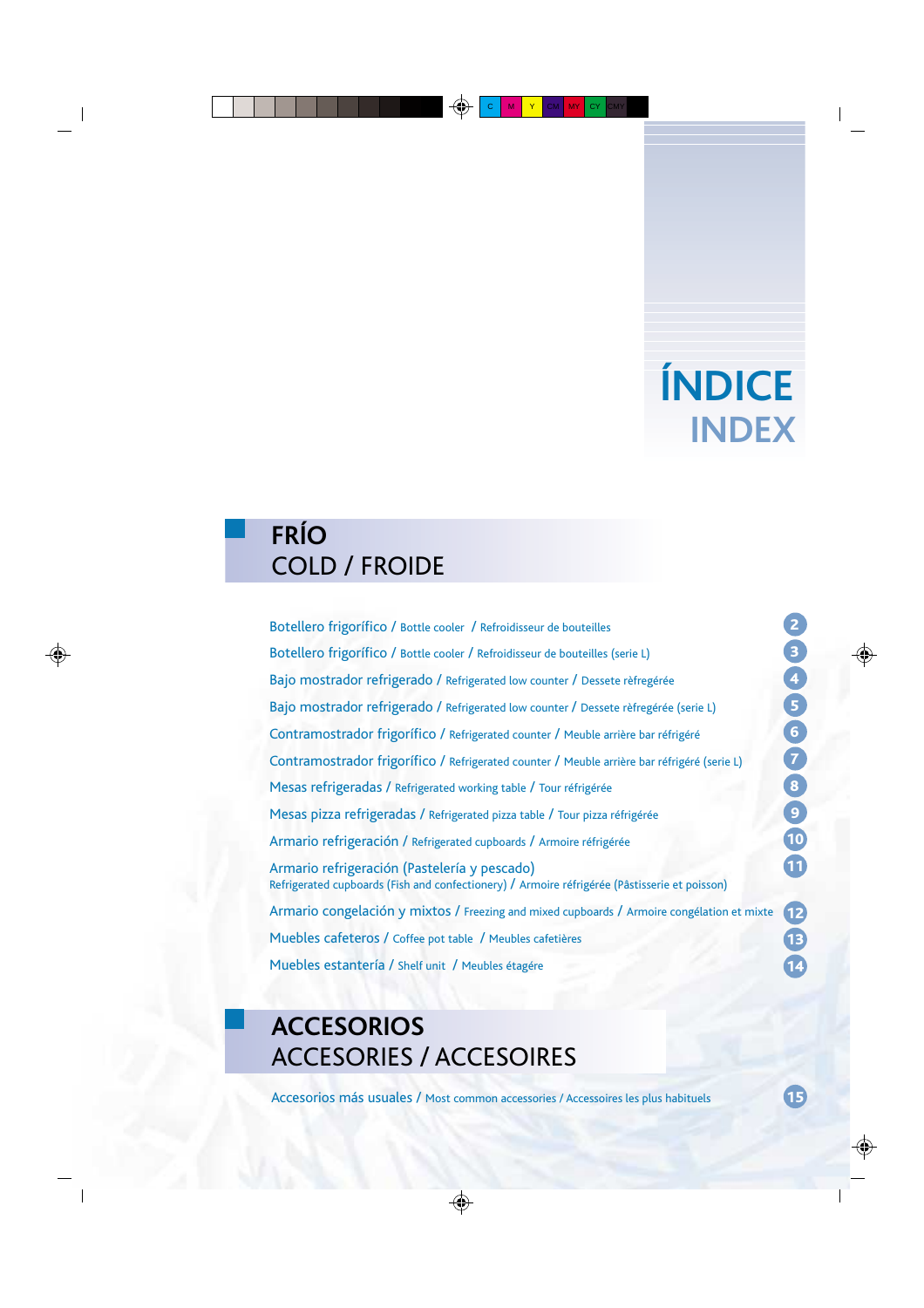## Botellero frigorífico Bottle cooler Refroidisseur de bouteilles

Exterior en acero inoxidable AISI-304 (18/8) Respaldo en galvanizado. Interior en acero inoxidable. Separadores verticales de varillas plastificadas. Compresor hermético ventilado, Danfoss. Aislamiento de poliuretano inyectado, ecológico libre de CFC'S, densidad 40 Kg/m3 Evaporador estático de aletas de aluminio y tubo de cobre. Regulación de temperatura por termostato mecánico, Danfoss. Patas regulables. Bandeja desagüe extraible.

*Outside in laminated steel AISI-304. Galvanised back. Inside in stainless steel. Vertical separating rods in laminated stainless steel. Ecological, injected polyurethane insulation (CFC free). 40 kg/m3 density. Static evaporator with aluminium fins and copper pipe. Temperature controlled by mechanical thermostat, Danfoss. Adjustable feet.*

### **CARACTERÍSTICAS** *SPECIFICATIONS CARACTÉRISTIQUES*

*Extérieur en acier inox. AISI-304. Le dos en galvanisé. Intérieur en acier inox. Séparations verticales en grille d'acier plastifié. Compresseur hermétique ventilé, Danfoss Isolation en polyurétane inject, écologique libre de CFC'S densité 40 kg/m3 Evaporateur statique à membranes en aluminium et tube de cuivre. Régulation de température par thermostat mécanique, Danfoss. Pattes support ajustable.*

| BT 1500         |                                  | <b>BT 2000</b>                   |                           | BT 2500                                      |                                                                        |                                  |                                                    |                                                 | $\left( 1\right)$                              |                               |                                                                      |                                                                             |
|-----------------|----------------------------------|----------------------------------|---------------------------|----------------------------------------------|------------------------------------------------------------------------|----------------------------------|----------------------------------------------------|-------------------------------------------------|------------------------------------------------|-------------------------------|----------------------------------------------------------------------|-----------------------------------------------------------------------------|
| COD.            | MODELO<br>MODEL<br><b>MODÈLE</b> | LARGO<br>LONG<br><b>LONGUEUR</b> | FONDO<br>DEPTH<br>LARGEUR | <b>ALTO</b><br><b>HIGH</b><br><b>HAUTEUR</b> | CONSUMO W<br>CONSUPTION W<br><b>CONSUMATION W</b>                      | POTENCIA W<br><b>PUISSANCE W</b> | CAPACIDAD L.<br>CAPABILITY L.<br><b>CAPACITÉ L</b> | <b>PUERTAS</b><br><b>DOORS</b><br><b>PORTES</b> | SEPARADORES<br>SHELVES<br><b>INTERCALAIRES</b> | TENSIÓN<br>TENSION<br>TENSION | REFRIGERACIÓN sin CFCs<br>COOLANT CFCs-free<br>REFRIGERANT sans CFCs | TEMPERATURA TRABAJO<br><b>WORKING TEMPERATURE</b><br>TEMPÉRATURE DE TRAVAIL |
| 30.6614 BT 1500 |                                  | 1480                             | 555                       | 820                                          | 241                                                                    | 261                              | 400                                                | 3                                               | $\overline{2}$                                 | 230 v .- 50 Hz                | R-134 a                                                              | +2/+6°C(32°C)                                                               |
| 30.6615 BT 2000 |                                  | 1965                             | 555                       | 820                                          | 273                                                                    | 300                              | 550                                                | 4                                               | 3                                              | 230 v .- 50 Hz                | R-134 a                                                              | +2/+6°C(32°C)                                                               |
| 30.6616 BT 2500 |                                  | 2450                             | 555                       | 820                                          | 307                                                                    | 323                              | 700                                                | 5                                               | 4                                              | 230 v.-50 Hz                  | R-134 a                                                              | +2/+6°C(32°C)                                                               |
|                 |                                  |                                  |                           |                                              | Separador adicional / Additional separater / Séparateur supplementaire |                                  |                                                    |                                                 |                                                |                               |                                                                      |                                                                             |

**2**  $\overline{3}$   $\overline{4}$   $\overline{5}$   $\overline{6}$   $\overline{7}$   $\overline{8}$   $\overline{9}$   $\overline{10}$   $\overline{11}$   $\overline{12}$   $\overline{13}$   $\overline{14}$   $\overline{15}$   $\overline{16}$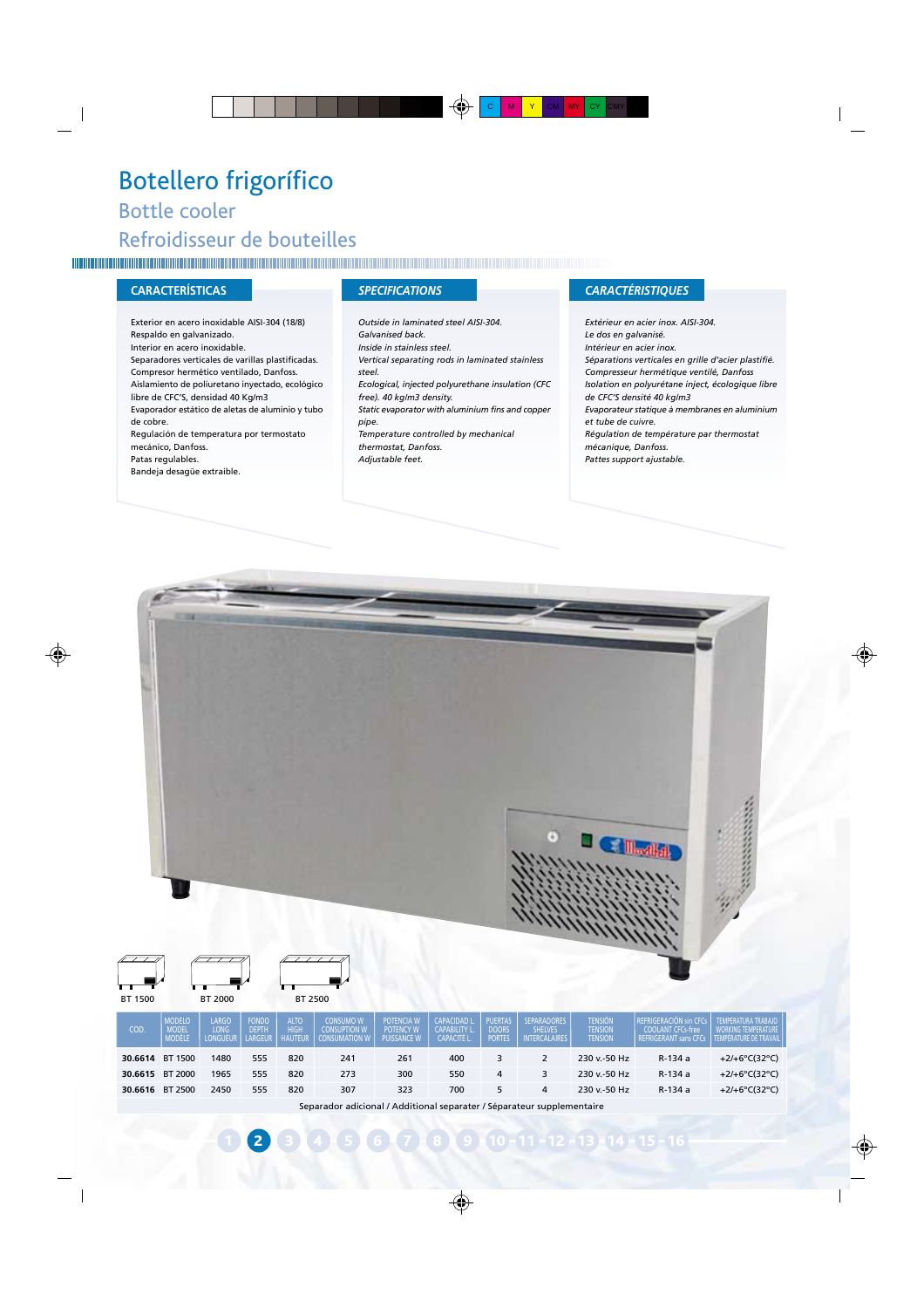## Botellero frigorífico (serie L) Bottle cooler (serie L) Refroidisseur de bouteilles (serie L)

### **CARACTERÍSTICAS** *SPECIFICATIONS CARACTÉRISTIQUES*

Construido en acero inoxidable AISI 304 excepto respaldo. Aislamiento de poliuretano inyectado, densidad 40 kg/m3, libre de CFC's. Refrigerante R-134a. Compresor ventilada. Evaporador estático de tubo de cobre y aletas de aluminio. Control de la temperatura por termostato. Puertas correderas superiores extraíbles para limpieza. Dotado de separadores interiores plastificados Opcional: sin encimera.

*Built in stainless steel AISI 304, except backside. Polyurethane isolation injected, 40 kg/m3 density, CFC's free.*

*Coolant R-134a.*

*Fan assisted condensation.*

*Static evaporator made in cooper and aluminium.*

*Termostatic control of temperature.*

*Upper sliding doors, which can be extracted for cleaning.*

*Inside treated with plastic separators included. Optional: without working top.*

*Construction en acier inox. AISI 304, sauf arrière. Isolation de polyuréthane injecté, densité 40 kg/m3, sans CFC's. Réfrigérant R-134a.*

*Condensation ventilée.*

*Evaporateur éstatique fabriqué en cuivre et aluminium.*

*Control termostatique de la temperature. Portes coulissantes superieures extraibles pour nettoyage.*

*Interieur equipé avec des separateurs plastifiés Optionnel: sans dessus.*



BTL 1500 BTL 2000 BTL 2500



**3 4 4 5 6 7 8 9 10 11 - 12 13 14 - 15 - 16**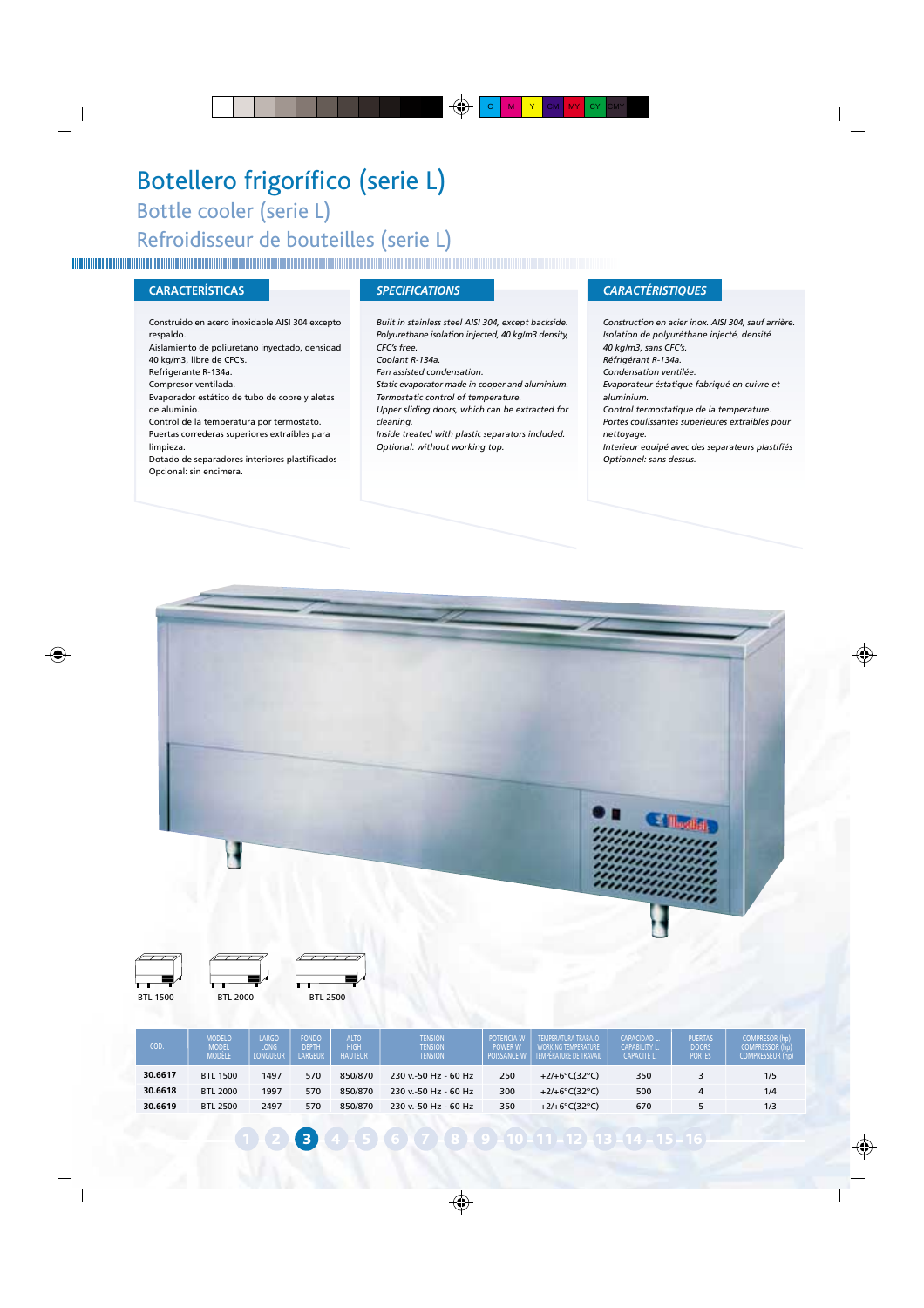## Bajo mostrador refrigerado Refrigerated low counter Dessete rèfregérée

### **CARACTERÍSTICAS** *SPECIFICATIONS CARACTÉRISTIQUES*

Exterior en acero inox. AISI-304 (18/8) Respaldo en galvanizado. Interior en acero inox. AISI-304 (18/8) Fondo interior con aristas curvas, mejor limpieza. Encimera con frente curvo. Peto curvo, sanitario. Patas en acero inoxidable, regulables en altura. Cierres y tiradores de alta resistencia y calidad. Estantes interiores, tipo parrilla, plastificados, regulables en altura. Evaporador estático con aletas de aluminio y tubo de cobre. Compresor hermético ventilado, Danfoss. Evaporación automática del agua de desescarche mediante serpentín evaporativo doble.

Control de temperatura y desescarche mediante termostato electrónico digital.

Aislamiento en poliuretano inyectado, ecológico libre de CFC'S, densidad 40 Kg/m3

*Outside in stainless steel AISI-304. Galvanised back. Inside in stainless steel AISI-304. Inside bottom with curved edges for improved cleaning. Top with curved front edge. Safe curved surround. Stainless steel feet, height adjustable. High quality and high resistant locks and handles. Interior shelves in laminated steel, height adjustable. Static evaporator with aluminium fins and copper pipe. Ventilated hermetic compressor, Danfoss. Automatic evaporation of water from defrosting by double evaporating coil. Temperature and defrosting controlled by digital electronic thermostat.*

*Ecological, injected polyurethane insulation (CFC free). 40 kg/m3 density.*

*Extérieur en acier inox. AISI-304. Dos en galvanisé. Intérieur en acier inox. AISI-304. Fond intérieur avec les joints courblées pour facilité le nettoyage.*

*Surface avec protection curbée sanitáire.*

*Pattes en acier inox, ajustable en hauteur. Fermetures et poignées très résistant et de grande qualiteé*

*Etagéres intérieures, genre grille, en acier plastifié ajustable en hauteur.*

*Evaporateur statique à membranes en aluminium et tube en auvre.*

*Compresseur hermétique ventilé. Danfoss Evaporation automatique de l'eau du dégrivrage à travers d'un serpentin évaporateur double. Contrôle de température et dégrivrage pat thermostat électronique digital.*

*Isolation par polyuréthane injecté, écologique libre de CFC'S, densité 40 kg/m3*





BM 1500 BM 2000 BM 2500

| COD.    | <b>MODELO</b><br><b>MODEL</b><br>MODELE | <b>LARGO</b><br>LONG<br><b>LONGUEUR</b> | <b>FONDO</b><br><b>DEPTH</b><br>LARGEUR | <b>ALTO</b><br><b>HIGH</b><br><b>HAUTEUR</b> | <b>CONSUMO W</b><br><b>CONSUPTION W</b><br><b>CONSUMATION W</b> | POTENCIA W.<br><b>POTENCY W</b><br><b>PUISSANCE W</b> | <b>CAPACIDAD L.</b><br><b>CAPABILITY L.</b><br><b>CAPACITÉ L</b> | DOORS<br><b>PORTES</b> | <b>PUERTAS PARRILLAS</b><br><b>GRILLES</b><br><b>GRILLES</b> | <b>TENSIÓN</b><br><b>TENSION</b><br><b>TENSION</b> | REFRIGERACIÓN sin CFCs<br><b>COOLANT CFCs-free</b><br>REFRIGERANT sans CFCs | TEMPERATURA TRABAJO<br><b>WORKING TEMPERATURE</b><br>TEMPÉRATURE DE TRAVAIL |
|---------|-----------------------------------------|-----------------------------------------|-----------------------------------------|----------------------------------------------|-----------------------------------------------------------------|-------------------------------------------------------|------------------------------------------------------------------|------------------------|--------------------------------------------------------------|----------------------------------------------------|-----------------------------------------------------------------------------|-----------------------------------------------------------------------------|
| 30.6630 | BM 1500                                 | 1500                                    | 630                                     | 850                                          | 241                                                             | 261                                                   | 284                                                              |                        |                                                              | 230 v - 50 Hz                                      | R-134 a                                                                     | $+2/+6$ °C(32°C)                                                            |
| 30.6631 | BM 2000                                 | 2000                                    | 630                                     | 850                                          | 273                                                             | 300                                                   | 440                                                              |                        |                                                              | 230 v - 50 Hz                                      | R-134 a                                                                     | +2/+6°C(32°C)                                                               |
| 30.6632 | BM 2500                                 | 2500                                    | 630                                     | 850                                          | 332                                                             | 369                                                   | 597                                                              | 4                      | 4                                                            | 230 v - 50 Hz                                      | R-134 a                                                                     | +2/+6°C(32°C)                                                               |

Parrilla adicional / Additional shelves / Grille supplementaire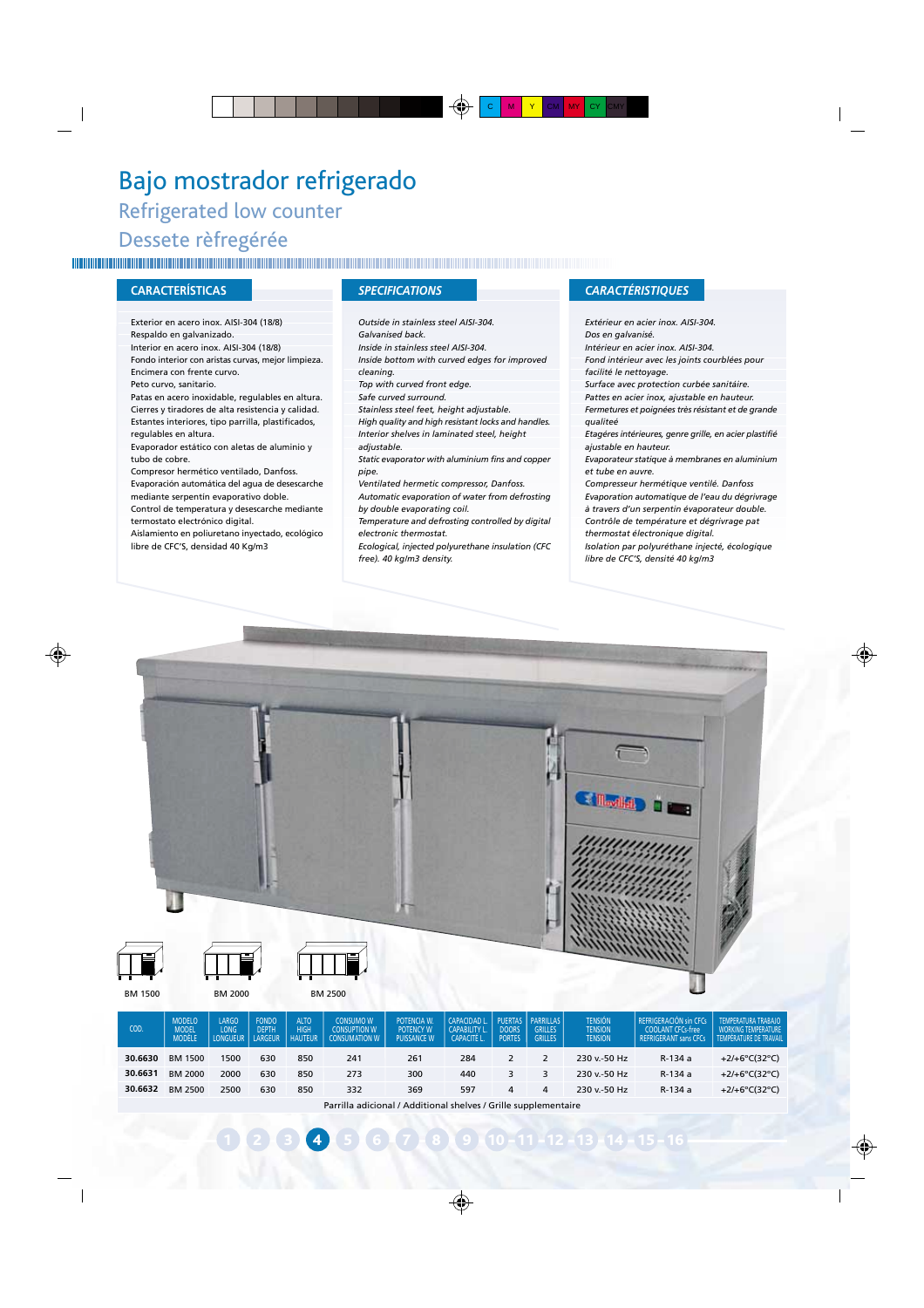## Bajo mostrador refrigerado (serie L)

Refrigerated low counter (serie L) Dessete rèfregérée (serie L)

Construido en acero inoxidable AISI 304 excepto respaldo.

Aislamiento de poliuretano inyectado, densidad 40 kg/m3, libre de CFC's.

Refrigerante R-134a.

Compresor hermético con condensación ventilada. Evaporador forzado con evaporación automática del agua de desescarche.

Control por termostato digital.

Puertas con dispositivo automático de cierre y fijación de apertura.

Estantes interiores de acero plastificado, con soportes de sujeción regulables en altura. Dotación: 1 parrilla y 2 juegos de guías por puerta. Los modelos BMl-1500F, BMl-2000F y BMl-2500F

incorporan fregadero.

Opcional: sin encimera.

Opcional: frío tropicalizado

*Built in stainless steel AISI 304, except backside. Polyurethane isolation injected, 40 kg/m3 density, CFC's free. Coolant R-134a. Hermetic compressor with ventilated condensation. Fan assisted evaporator with defrost water automatic evaporation. Adjustment by electronic digital control. Automatic lock doors and keep-opening system. Shelves in laminated steel. 1 grills and 2 guides set each door, height adjustable. BMl-1500F, BMl-2000F y BMl-2500F incorporate sink. Optional: without working top.*

*Optional: tropical cold.*

### **CARACTERÍSTICAS** *SPECIFICATIONS CARACTÉRISTIQUES*

*Construction en acier inox. AISI 304, sauf arrière. Isolation de polyuréthane injecté, densité 40 kg/m3, sans CFC's. Réfrigérant R-134a. Compresseur hermétique avec condensation ventilée. Evaporateur ventilé avec évaporation automatique des eaux de dégivrage. Boîtier de commandes électronique. Portes avec dispositif automatique de fermeture et fixation d'aperture. Étagères intérieures en acier plastifié. Avec 1 grille et 2 jeux de glissières chaque porte, réglables à différente hauteur. Les modèles BMl-1500F, BMl-2000F y BMl-2500F avec évier. Optionnel: sans dessus Optionnel: froid tropicalisé*

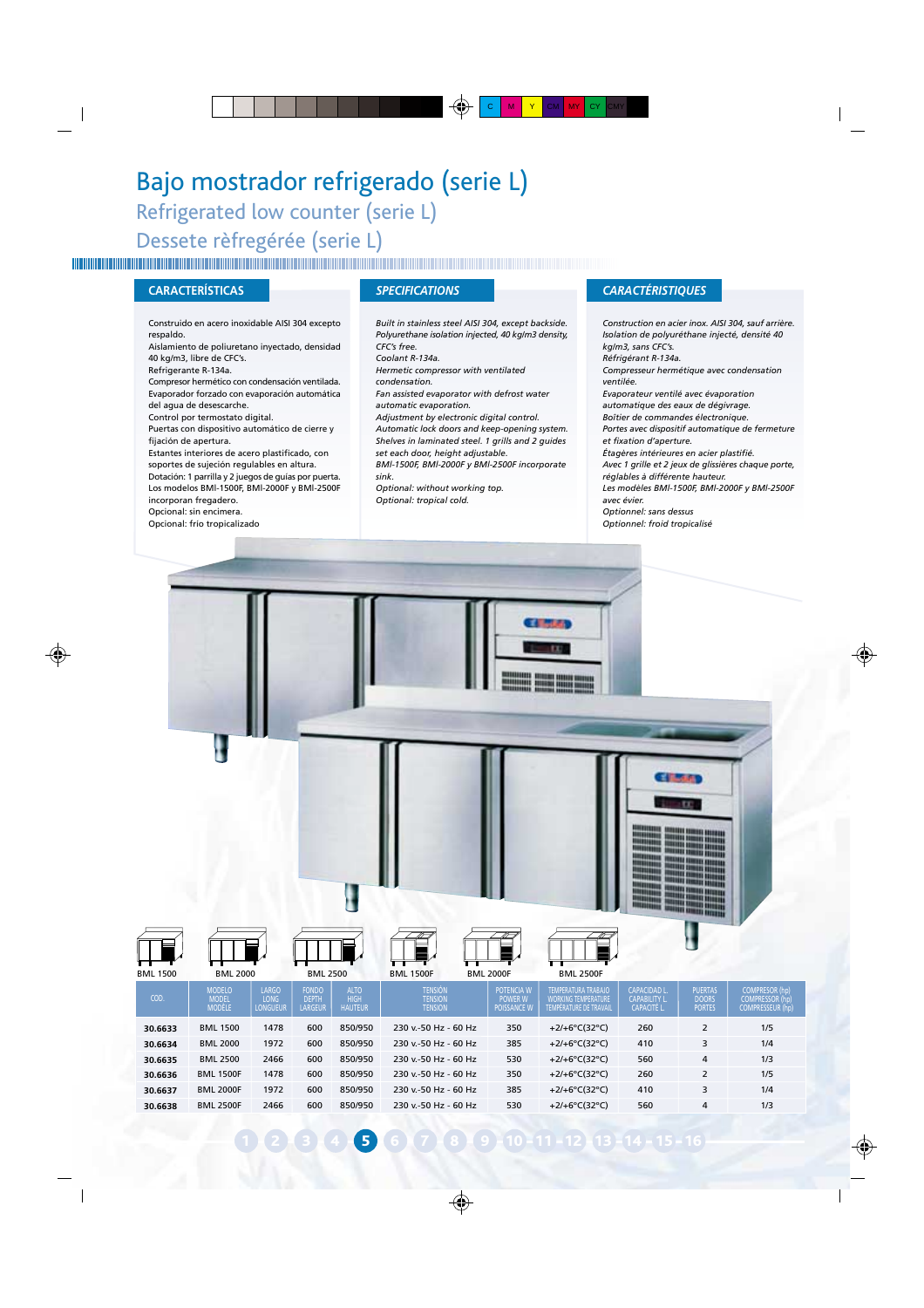### Contramostrador frigorífico Refrigerated counter Meuble arrière bar réfrigéré

### **CARACTERÍSTICAS** *SPECIFICATIONS CARACTÉRISTIQUES*

Exterior en acero inox. AISI-304 (18/8) Respaldo en galvanizado. Interior en acero inox. AISI-304 (18/8) Fondo interior con aristas curvas, mejor limpieza. Encimera con frente curvo. Peto curvo, sanitario. Patas en acero inoxidable, regulables en altura. Cierres y tiradores de alta resistencia y calidad. Estantes interiores, tipo parrilla, plastificados, regulables en altura. Evaporador estático con aletas de aluminio y tubo de cobre. Compresor hermético ventilado, Danfoss. Evaporación automática del agua de desescarche mediante serpentín evaporativo doble.

Control de temperatura y desescarche mediante termostato electrónico digital.

Aislamiento en poliuretano inyectado, ecológico libre de CFC'S, densidad 40 Kg/m3

*Outside in stainless steel AISI-304. Galvanised back. Inside in stainless steel AISI-304. Inside bottom with curved edges for improved cleaning. Top with curved front edge. Safe curved surround. Stainless steel feet, height adjustable. High quality and high resistant locks and handles. Interior shelves in laminated steel, height adjustable. Static evaporator with aluminium fins and copper pipe. Ventilated hermetic compressor, Danfoss. Automatic evaporation of water from defrosting by double evaporating coil. Temperature and defrosting controlled by digital electronic thermostat.*

*Ecological, injected polyurethane insulation (CFC free). 40 kg/m3 density.*

*Extérieur en acier inox. AISI-304. Dos en galvanisé. Intérieur en acier inox. AISI-304. Fond intérieur avec les joints courblées pour facilité le nettoyage.*

*Surface avec protection curbée sanitáire.*

*Pattes en acier inox, ajustable en hauteur. Fermetures et poignées très résistant et de grande qualiteé*

*Etagéres intérieures, genre grille, en acier plastifié ajustable en hauteur.*

*Evaporateur statique à membranes en aluminium et tube en auvre.*

*Compresseur hermétique ventilé. Danfoss Evaporation automatique de l'eau du dégrivrage à travers d'un serpentin évaporateur double. Contrôle de température et dégrivrage pat thermostat électronique digital.*

*Isolation par polyuréthane injecté, écologique libre de CFC'S, densité 40 kg/m3*





CM 1500 CM 2000 **30.6651** 30.6652 CM 2500 1500 2000 2500 1025 1025 1025 630 630 630 241 273 332 261 300 369 344 533 724 2 3 4 2 3 4 230 v.-50 Hz 230 v.-50 Hz 230 v.-50 Hz R-134 a R-134 a R-134 a +2/+6ºC(32ºC) +2/+6ºC(32ºC) +2/+6ºC(32ºC) **30.6650** MODÈLE COD. MODELO LARGO<br>COD. MODEL LONG LONGUEUR ALIO HAUTEUR FONDO DEPTH LARGEUR CONSUMO W CONSUPTION W CONSUMATION W POTENCIA W POTENCY W PUISSANCE W CAPACIDAD L. CAPABILITY L. PUERTAS DOORS PARRILLAS GRILLES **TENSION** TENSION TENSION REFRIGERACIÓN sin CFCs COOLANT CFCs-free REFRIGERANT sans CFCs TEMPERATURA TRABAJO WORKING TEMPERATURE TEMPÉRATURE DE TRAVAIL

Parrilla adicional / Additional shelves / Grille supplementaire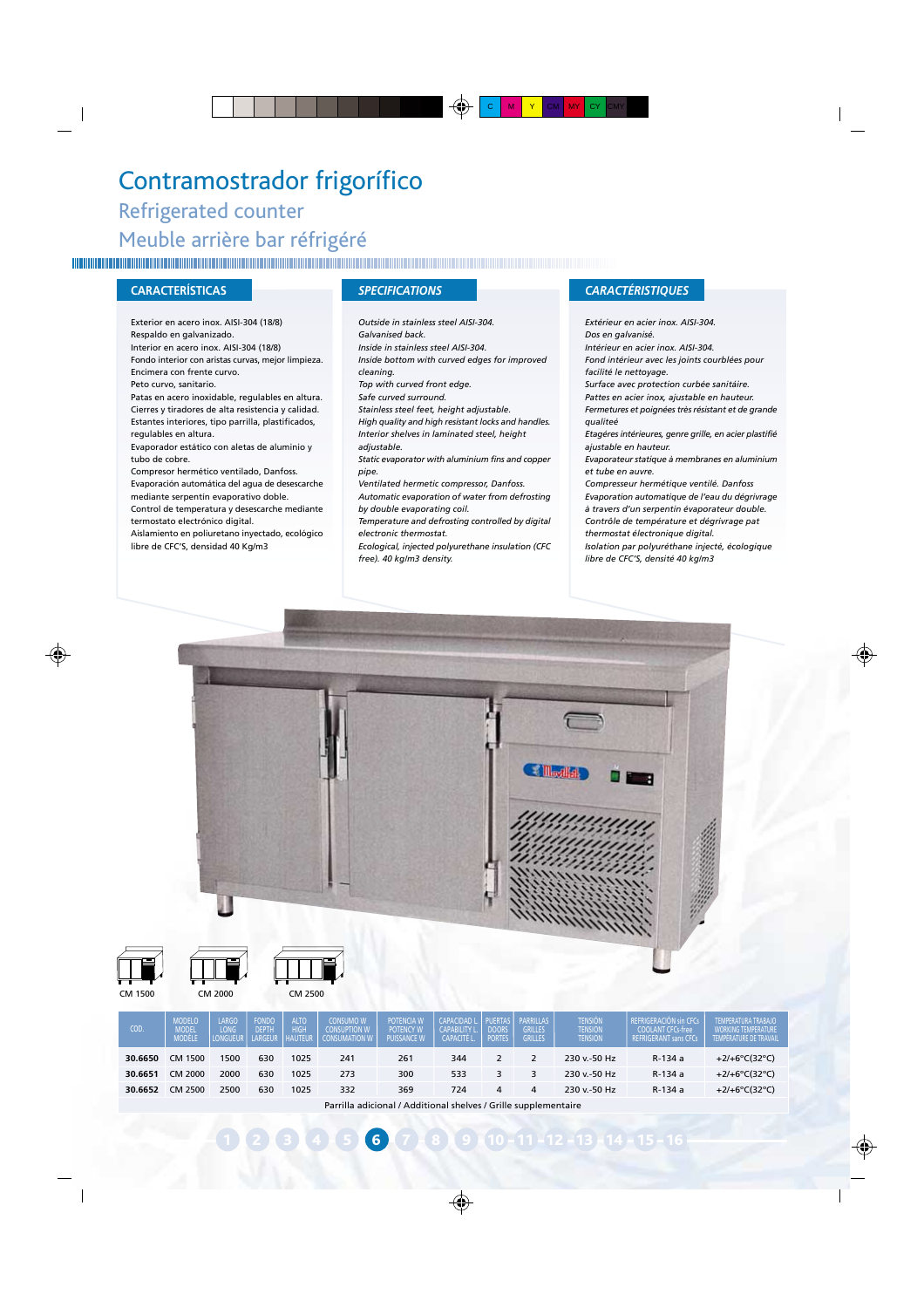## Contramostrador frigorífico (serie L) Refrigerated counter (serie L) Meuble arrière bar réfrigéré (serie L)

Construido en acero inoxidable AISI 304 excepto respaldo.

Aislamiento de poliuretano inyectado, densidad 40 kg/m3, libre de CFC's.

Refrigerante R-134a.

Compresor hermético con condensación ventilada. Evaporador forzado con evaporación automàtica del agua de desescarche.

Control por termostato digital.

Puertas con dispositivo automático de cierre y

fijación de apertura.

Estantes interiores de acero plastificado, con

soportes de sujeción regulables en altura. Dotación: 2 parrillas y 3 juegos de guías por

puerta.

Cajón neutro con gruías telescópicas sobre motor.

*Built in stainless steel AISI 304, except backside. Polyurethane isolation injected, 40 kg/m3 density, CFC's free.*

*Coolant R-134a.*

*Hermetic compressor with ventilated*

*condensation. Fan assisted evaporator with defrost water*

*automatic evaporation.*

*Adjustment by electronic digital control.*

*Automatic lock doors and keep-opening system. Shelves in laminated steel. 2 grills and 3 guides set each door, height adjustable.*

*Ambient drawer with telescopic guides on top of the engine.*

### **CARACTERÍSTICAS** *SPECIFICATIONS CARACTÉRISTIQUES*

*Construction en acier inox. AISI 304, sauf arrière. Isolation de polyuréthane injecté, densité 40 kg/m3, sans CFC's. Réfrigérant R-134a. Compresseur hermétique avec condensation ventilée. Evaporateur ventilé avec évaporation automatique des eaux de dégivrage. Boîtier de commandes électronique. Portes avec dispositif automatique de fermeture et fixation d'aperture. Étagères intérieures en acier plastifié. Avec 2 grille et 3 jeux de glissières chaque porte, réglables à différente hauteur. Tiroir neutre avec des glissières télescopiques au-dessus du groupe frigorifique.*



| COD.    | MODELO<br>MODEL<br>MODELE | LARGO<br>LONG<br><b>LONGUEUR</b> | <b>FONDO</b><br><b>DEPTH</b><br><b>LARGEUR</b> | ALTO<br><b>HIGH</b><br><b>HAUTEUR</b> | Tension<br><b>TENSION</b><br><b>TENSION</b> | <b>POTENCIA W</b><br><b>POWER W</b><br><b>POISSANCE W</b> | TEMPERATURA TRABAJO<br><b>WORKING TEMPERATURE</b><br>TEMPÉRATURE DE TRAVAIL | <b>CAPACIDAD L</b><br><b>CAPABILITY L</b><br><b>CAPACITÉ L</b> | <b>PUERTAS</b><br><b>DOORS</b><br><b>PORTES</b> | <b>COMPRESOR (hp</b><br><b>COMPRESSOR (hp)</b><br><b>COMPRESSEUR (hp)</b> |
|---------|---------------------------|----------------------------------|------------------------------------------------|---------------------------------------|---------------------------------------------|-----------------------------------------------------------|-----------------------------------------------------------------------------|----------------------------------------------------------------|-------------------------------------------------|---------------------------------------------------------------------------|
| 30.6653 | <b>CML 1500</b>           | 1478                             | 600                                            | 1050/1150                             | 230 v - 50 Hz - 60 Hz                       | 430                                                       | +2/+6°C(32°C)                                                               | 350                                                            | 2/1                                             | 1/4                                                                       |
| 30.6654 | <b>CML 2000</b>           | 1972                             | 600                                            | 1050/1150                             | 230 v - 50 Hz - 60 Hz                       | 530                                                       | +2/+6°C(32°C)                                                               | 550                                                            | 3/1                                             | 1/3                                                                       |
| 30.6655 | <b>CML 2500</b>           | 2466                             | 600                                            | 1050/1150                             | 230 v.-50 Hz - 60 Hz                        | 690                                                       | $+2/+6^{\circ}C(32^{\circ}C)$                                               | 750                                                            | 4/1                                             | 3/8                                                                       |
|         |                           |                                  |                                                |                                       |                                             |                                                           |                                                                             |                                                                |                                                 |                                                                           |

1 2 3 4 5 6 7 8 9 10 11 12 13 14 15 16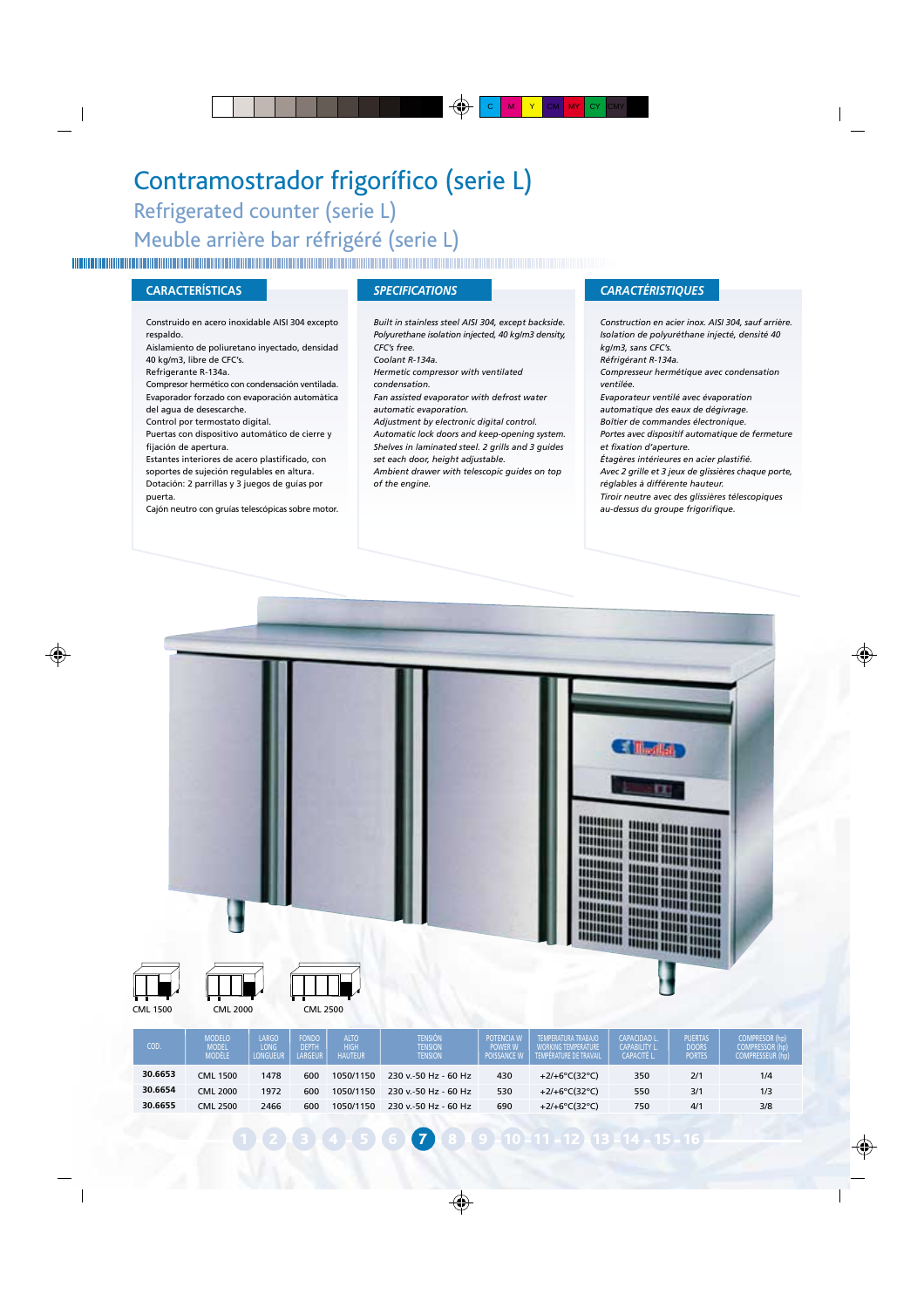## Mesas refrigeradas Refrigerated working table Tour réfrigérée

Construido en acero inoxidable AISI 304. Aislamiento de poliuretano inyectado, densidad 40 kg/m3, libre de CFC's. Refrigerante R-134a. Compresor hermético con condensación ventilada. Evaporador forzado con evaporación automática del agua de desescarche. Control por termostato digital. Puertas con dispositivo automático de cierre y fijación de apertura. Estantes interiores de acero plastificado, con soportes de sujeción regulables en altura. Dotación: 1 parrilla y 5 juegos de guías por puerta. Opcional: sin encimera. Opcional: frío tropicalizado.

*Built in stainless steel AISI 304. Polyurethane isolation injected, 40 kg/m3 density, CFC's free. Coolant R-134a. Hermetic compressor with ventilated condensation. Fan assisted evaporator with defrost water automatic evaporation. Adjustment by electronic digital control. Automatic lock doors and keep-opening system. Shelves in laminated steel. 1 grills and 5 guides set each door, height adjustable. Optional: without working top. Optional: tropical cold.*

### **CARACTERÍSTICAS** *SPECIFICATIONS CARACTÉRISTIQUES*

*Construction en acier inox. AISI 304. Isolation de polyuréthane injecté, densité 40 kg/m3, sans CFC's. Réfrigérant R-134a. Compresseur hermétique avec condensation ventilée. Evaporateur ventilé avec évaporation automatique des eaux de dégivrage. Boîtier de commandes électronique. Portes avec dispositif automatique de fermeture et fixation d'aperture. Étagères intérieures en acier plastifié. Avec 1 grille et 5 jeux de glissières chaque porte, réglables à différente hauteur. Optionnel: sans dessus. Optionnel: froid tropicalisé*





MGL 1500 MGL 2000 MGL 2500



123 4 5 6 7 8 9 10 11 12 13 14 15 16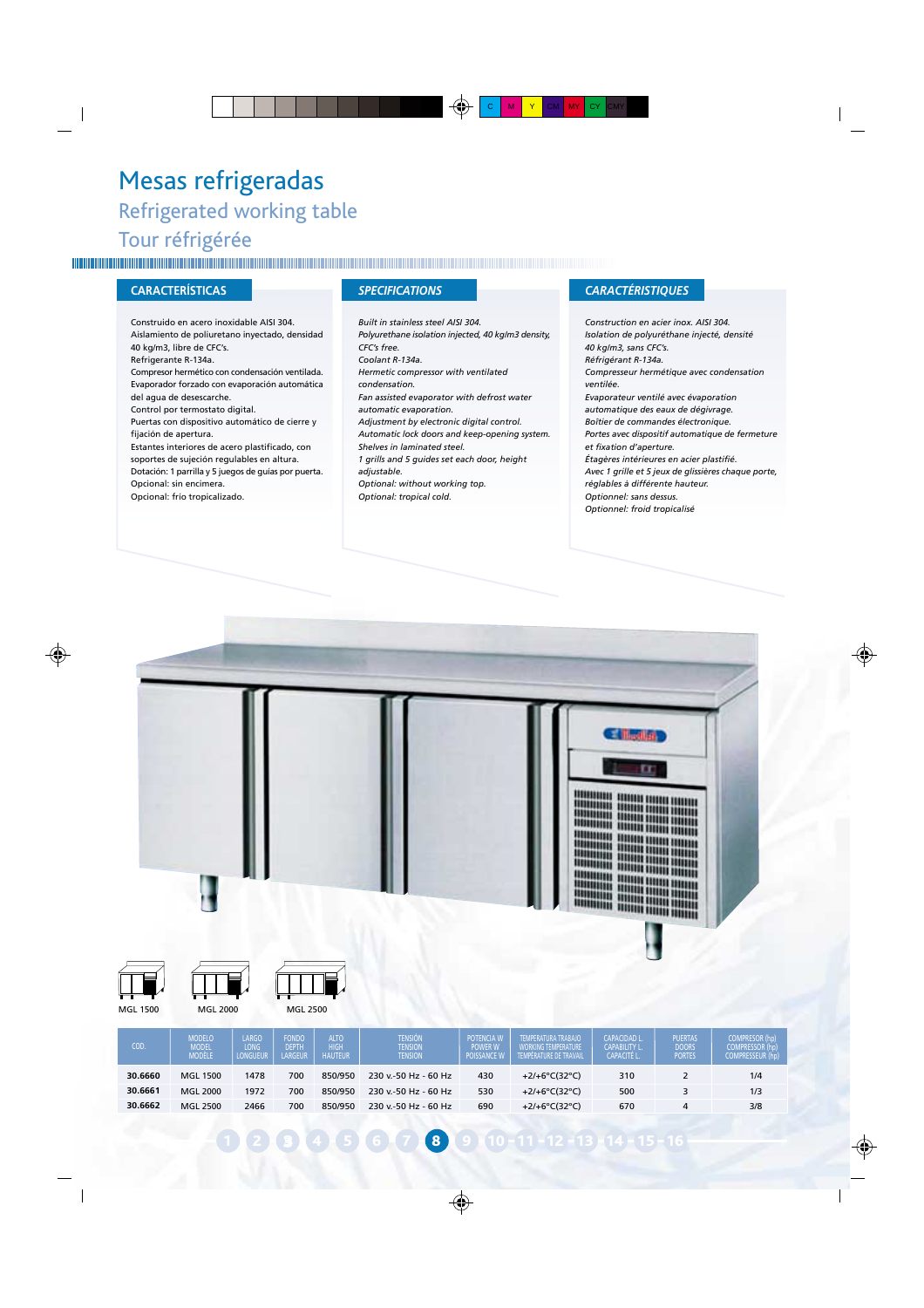## Mesas pizza refrigeradas Refrigerated pizza table Tour pizza réfrigérée

Construido en acero inoxidable AISI 304. Aislamiento de poliuretano inyectado, densidad 40 kg/m3, libre de CFC's. Refrigerante R-134a. Compresor hermético con condensación ventilada. Evaporador forzado con evaporación automática del agua de desescarche. Control por termostato digital. Puertas con dispositivo automático de cierre y fijación de apertura. Estantes interiores de acero plastificado, con soportes de sujeción regulables en altura. Dotación: 1 parrilla y 5 juegos de guías por puerta.

*Built in stainless steel AISI 304. Polyurethane isolation injected, 40 kg/m3 density, CFC's free. Coolant R-134a. Hermetic compressor with ventilated condensation. Fan assisted evaporator with defrost water automatic evaporation. Adjustment by electronic digital control. Automatic lock doors and keep-opening system. Shelves in laminated steel. 1 grills and 5 guides set each door, height adjustable.*

### **CARACTERÍSTICAS** *SPECIFICATIONS CARACTÉRISTIQUES*

*Construction en acier inox. AISI 304. Isolation de polyuréthane injecté, densité 40 kg/m3, sans CFC's. Réfrigérant R-134a. Compresseur hermétique avec condensation ventilée. Evaporateur ventilé avec évaporation automatique des eaux de dégivrage. Boîtier de commandes électronique. Portes avec dispositif automatique de fermeture et fixation d'aperture. Étagères intérieures en acier plastifié. Avec 1 grille et 5 jeux de glissières chaque porte, réglables à différente hauteur.*







Las cubetas Gastronorm 1/4 se sirven como accesorios The Gastronorm 1/4 bowls are served as an accessory Les bacs Gastronorm 1/4 sont livrés comme accessoires

| COD.    | <b>MODELO</b><br><b>AODEL</b><br><b>MODELE</b> | LARGO<br>ONG<br>LONGUEUR. | <b>FONDO</b><br><b>DEPTH</b><br><b>LARGEUR</b> | <b>ALTO</b><br><b>HIGH</b><br><b>HAUTEUR</b> | <b>TENSIÓN</b><br><b>TENSION</b><br><b>TENSION</b> | <b>POTENCIA W</b><br><b>POWER W</b><br><b>POISSANCE W</b> | TEMPERATURA TRABAJO<br><b>WORKING TEMPERATURE</b><br>TEMPÉRATURE DE TRAVAIL | <b>CAPACIDAD L</b><br><b>CAPABILITY L</b><br><b>CAPACITÉ L</b> | <b>PUERTAS</b><br><b>DOORS</b><br><b>PORTES</b> | <b>COMPRESOR (hp)</b><br><b>COMPRESSOR (hp)</b><br><b>COMPRESSEUR (hp)</b> |
|---------|------------------------------------------------|---------------------------|------------------------------------------------|----------------------------------------------|----------------------------------------------------|-----------------------------------------------------------|-----------------------------------------------------------------------------|----------------------------------------------------------------|-------------------------------------------------|----------------------------------------------------------------------------|
| 30.6665 | MPL 1500                                       | 1478                      | 800                                            | 850/1050                                     | 230 v.-50 Hz - 60 Hz                               | 550                                                       | +2/+6°C(32°C)                                                               | 635                                                            |                                                 | 1/3                                                                        |
| 30.6666 | MPL 2000                                       | 1972                      | 800                                            | 850/1050                                     | 230 v - 50 Hz - 60 Hz                              | 680                                                       | +2/+6°C(32°C)                                                               | 870                                                            |                                                 | 3/8                                                                        |
|         |                                                |                           |                                                |                                              |                                                    |                                                           |                                                                             |                                                                |                                                 |                                                                            |

 $9 - 11 - 12 - 13 - 14 - 15 - 16$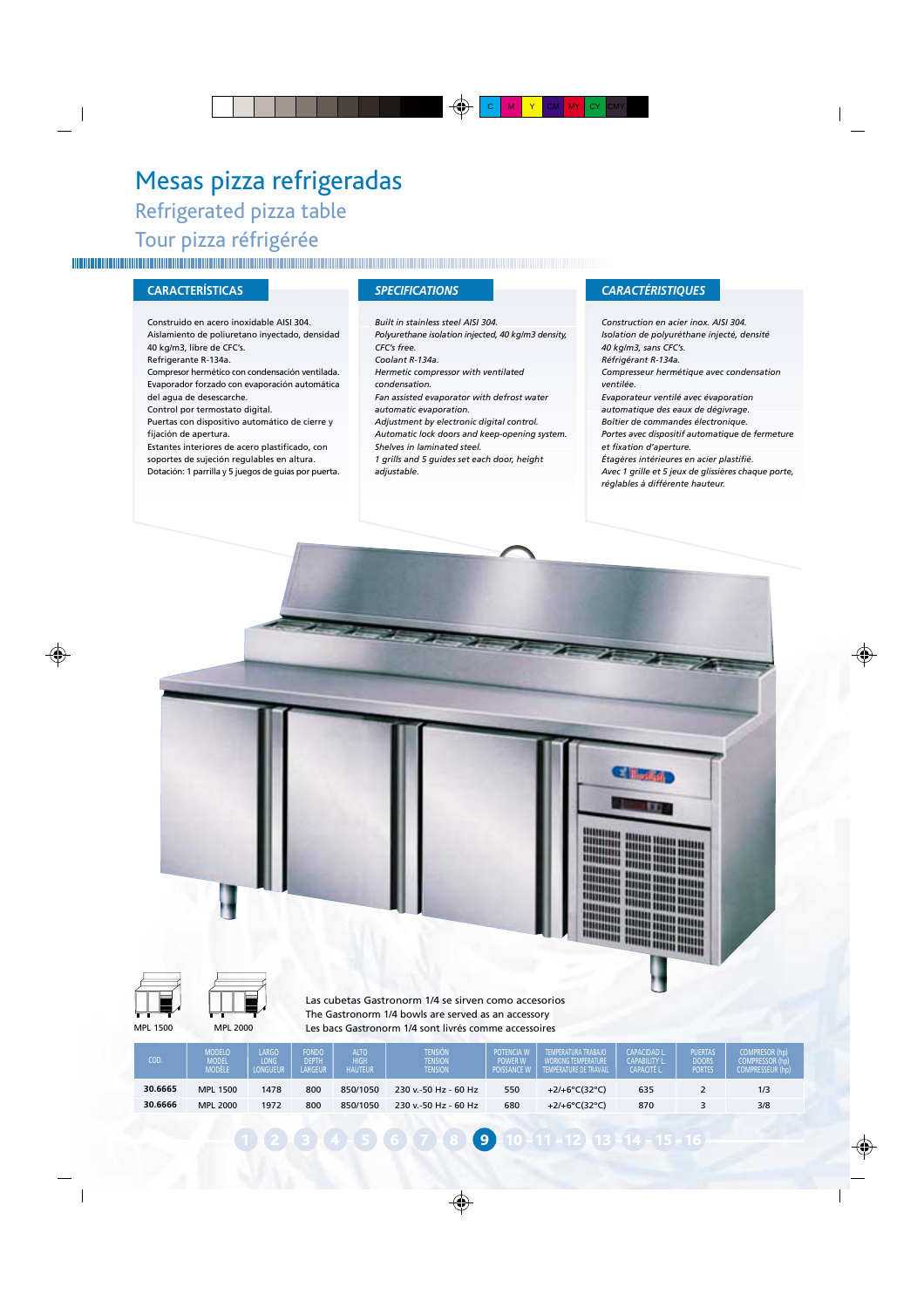## Armario refrigeración Refrigerated cupboards Armoire réfrigérée

Construido en acero inoxidable AISI 304, excepto respaldo. Aislamiento de poliuretano inyectado, densidad 40 kg/m3, libre de CFC's. Refrigerantes R-134a. Compresor hermético con condensación ventilada. Evaporador forzado con evaporación automática del agua de desescarche. Control por termostato digital. Estantes interiores de acero plastificado, con soportes de sujeción regulables en altura. Parrillas incluidas. Luz interior 51 H 100 Chicano

*Built in stainless steel AISI 304, except backside. Polyurethane isolation injected, 40 kg/m3 density, CFC's free.*

*Coolants R-134a. Hermetic compressor with ventilated*

*condensation.*

*Fan assisted evaporator with defrost water automatic evaporation.*

*Adjustment by electronic digital control. Shelves in laminated steel, height adjustable. Grill included.*

*Inside light.*

### **CARACTERÍSTICAS** *SPECIFICATIONS CARACTÉRISTIQUES*

 $\mathbf{u}$ 

*Construction en acier inox. AISI 304, sauf arruère. Isolation de polyuréthane injecté, densité 40 kg/m3, sans CFC's. Réfrigérants R-134a. Compresseur hermétique avec condensation ventilée. Evaporateur ventilé avec évaporation automatique des eaux de dégivrage. Boîtier de commandes électronique. Étagères intérieures en acier plastifié, réglables à différent hauteur. Clayettes comprises. Éclairage interieur.*



| COD.    | <b>MODELO</b><br><b>MODEL</b><br>MODÈLE | LARGO<br><b>LONG</b><br><b>LONGUEUR</b> | <b>FONDO</b><br><b>DEPTH</b><br><b>LARGEUR</b> | <b>ALTO</b><br><b>HIGH</b><br><b>HAUTEUR</b> | <b>TENSIÓN</b><br><b>TENSION</b><br><b>TENSION</b> | POTENCIA W<br><b>POWER W</b><br><b>POISSANCE W</b> | <b>TEMPERATURA TRABAJO</b><br><b>WORKING TEMPERATURE</b><br>TEMPÉRATURE DE TRAVAIL | <b>CAPACIDAD L.</b><br><b>CAPABILITY L</b><br><b>CAPACITÉ L</b> | <b>PUERTAS</b><br><b>DOORS</b><br><b>PORTES</b> | <b>PARRILLAS</b><br><b>GRILLES</b><br><b>GRILLES</b> | <b>COMPRESOR (hp)</b><br><b>COMPRESSOR (hp)</b><br><b>COMPRESSEUR (hp)</b> |
|---------|-----------------------------------------|-----------------------------------------|------------------------------------------------|----------------------------------------------|----------------------------------------------------|----------------------------------------------------|------------------------------------------------------------------------------------|-----------------------------------------------------------------|-------------------------------------------------|------------------------------------------------------|----------------------------------------------------------------------------|
| 30.6670 | ARL 1000                                | 690                                     | 724                                            | 2100                                         | 230 v.-50 Hz - 60 Hz                               | 650                                                | +2/+6°C(32°C)                                                                      | 510                                                             |                                                 |                                                      | 1/4                                                                        |
| 30.6671 | ARL 1002                                | 690                                     | 724                                            | 2100                                         | 230 v.-50 Hz - 60 Hz                               | 650                                                | +2/+6°C(32°C)                                                                      | 510                                                             |                                                 | 3                                                    | 1/4                                                                        |
| 30.6672 | ARL 2000                                | 1385                                    | 724                                            | 2100                                         | 230 v.-50 Hz - 60 Hz                               | 820                                                | $+2/+6^{\circ}C(32^{\circ}C)$                                                      | 1127                                                            |                                                 | 6                                                    | 3/8                                                                        |
| 30.6673 | ARL 3000                                | 1385                                    | 724                                            | 2100                                         | 230 v.-50 Hz - 60 Hz                               | 820                                                | +2/+6°C(32°C)                                                                      | 1127                                                            |                                                 | 6                                                    | 3/8                                                                        |
| 30.6674 | ARL 4000                                | 1385                                    | 724                                            | 2100                                         | 230 v.-50 Hz - 60 Hz                               | 820                                                | +2/+6°C(32°C)                                                                      | 1127                                                            | 4                                               | 6                                                    | 3/8                                                                        |

 $8$  9 10 11 12 - 13 14 - 15 - 16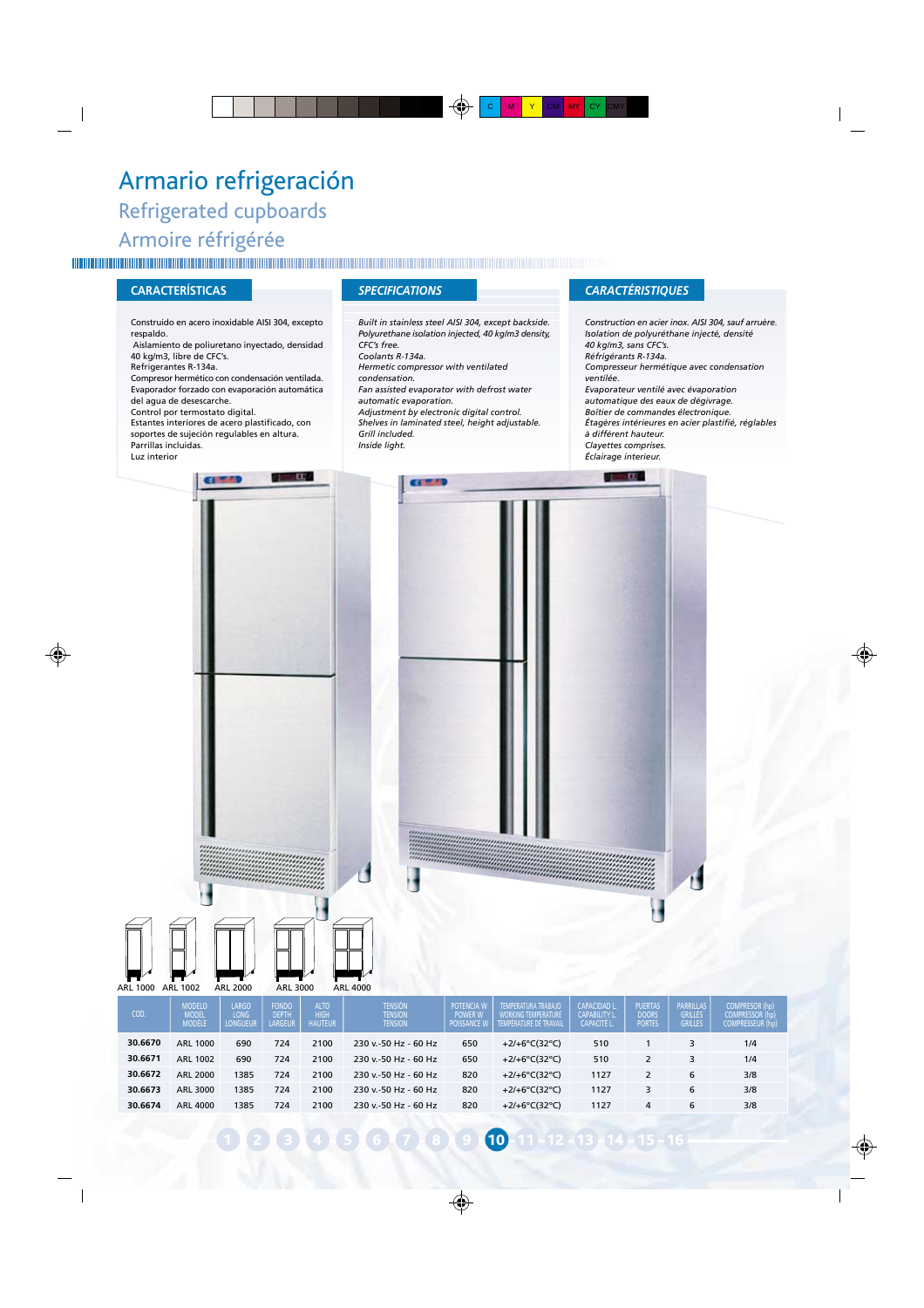## Armario refrigeración (Pastelería y pescado) Refrigerated cupboards ( Fish and confectionery) Armoire réfrigérée (Pâstisserie et poisson)

### **CARACTERÍSTICAS** *SPECIFICATIONS CARACTÉRISTIQUES*

Construido en acero inoxidable AISI 304 excepto respaldo.

Aislamiento de poliuretano inyectado, densidad 40 kg/m3, libre de CFC's.

Refrigerante R-134a y R-404.

Compresor hermético con condensación ventilada. Evaporador forzado con evaporación automática del agua de desescarche.

Control por termostato digital.

Interior con guías regulables para bandejas de

aluminio, parrillas o contenedores 600x400. Luz interior.

Opcional: bandejas, parrillas y contenedores.

*Built in stainless steel AISI 304, except backside. Polyurethane isolation injected, 40 kg/m3 density, CFC's free.*

*Coolant R-134a and R-404.*

*Hermetic compressor with ventilated condensation.*

*Fan assisted evaporator with defrost water*

*automatic evaporation.*

*Adjustment by electronic digital control.*

*Provided with adjustable guides for trays, grills*

*or 600x400 containers.*

*Inside light.*

*Optional: tris, grills and containers..*

*Construction en acier inox. AISI 304, sauf arrière. Isolation de polyuréthane injecté, densité 40 kg/m3, sans CFC's. Réfrigérant R-134a et R-404.*

*Compresseur hermétique avec condensation ventilée.*

*Evaporateur ventilé avec évaporation automatique des eaux de dégivrage. Boîtier de commandes électronique. Interieur avec glissières réglables pour plateaux,*

*clayettes ou casiers 600x400. Éclairage interieur.*

*Optionnel: plateaux, clayettes et casiers.*



### ARLG 700(PA) ARLG 1.400(PA) ARLG 700(PE) ARLG 1.400(PE)

| COD.    | <b>MODELO</b><br><b>MODEL</b><br>MODÈLE | LARGO<br><b>LONG</b><br><b>LONGUEUR</b> | <b>FONDO</b><br><b>DEPTH</b><br><b>LARGEUR</b> | <b>ALTO</b><br><b>HIGH</b><br><b>HAUTEUR</b> | <b>TENSIÓN</b><br><b>TENSION</b><br><b>TENSION</b> | POTENCIA W<br><b>POWER W</b><br><b>POISSANCE W</b> | TEMPERATURA TRABAJO<br><b>WORKING TEMPERATURE</b><br>TEMPÉRATURE DE TRAVAIL | <b>CAPACIDAD L.I</b><br><b>CAPABILITY</b><br><b>CAPACITÉ L</b> | <b>PUERTAS</b><br><b>DOORS</b><br><b>PORTES</b> | <b>GUIAS</b><br><b>GUIDES</b> | <b>PARRILLAS/CONT.</b><br><b>GRILLS/CONTAINERS</b><br><b>CLAYETTES/CASIERS</b> | COMP. (hp)<br>COMP. (hp)<br>COMP. (hp) |
|---------|-----------------------------------------|-----------------------------------------|------------------------------------------------|----------------------------------------------|----------------------------------------------------|----------------------------------------------------|-----------------------------------------------------------------------------|----------------------------------------------------------------|-------------------------------------------------|-------------------------------|--------------------------------------------------------------------------------|----------------------------------------|
| 30.6675 | <b>ARLG 700(PA)</b>                     | 690                                     | 824                                            | 2.100                                        | 230 v.-50 Hz - 60 Hz                               | 800                                                | $+2/+8$ °C                                                                  | 632                                                            |                                                 | 16                            | $\overline{\phantom{a}}$                                                       | 1/3                                    |
| 30.6676 | ARLG 1.400(PA)                          | .385                                    | 824                                            | 2.100                                        | 230 v.-50 Hz - 60 Hz                               | 950                                                | $+2/+8$ °C                                                                  | .400                                                           |                                                 | 32                            | $\sim$                                                                         | 1/2                                    |
| 30.6677 | <b>ARLG 700(PE)</b>                     | 690                                     | 824                                            | 2.100                                        | 230 v.-50 Hz - 60 Hz                               | 800                                                | $+2/+8$ °C                                                                  | 632                                                            |                                                 |                               |                                                                                | 1/3                                    |
| 30.6678 | ARLG 1.400(PE)                          | .385                                    | 824                                            | 2.100                                        | 230 v.-50 Hz - 60 Hz                               | 950                                                | $+2/+8$ °C                                                                  | .400                                                           |                                                 | 14                            | 14                                                                             | 1/2                                    |
|         |                                         |                                         |                                                |                                              |                                                    |                                                    |                                                                             |                                                                |                                                 |                               |                                                                                |                                        |

 $6$   $7$   $8$   $9$   $10$   $11$   $12$   $13$   $14$   $15$   $16$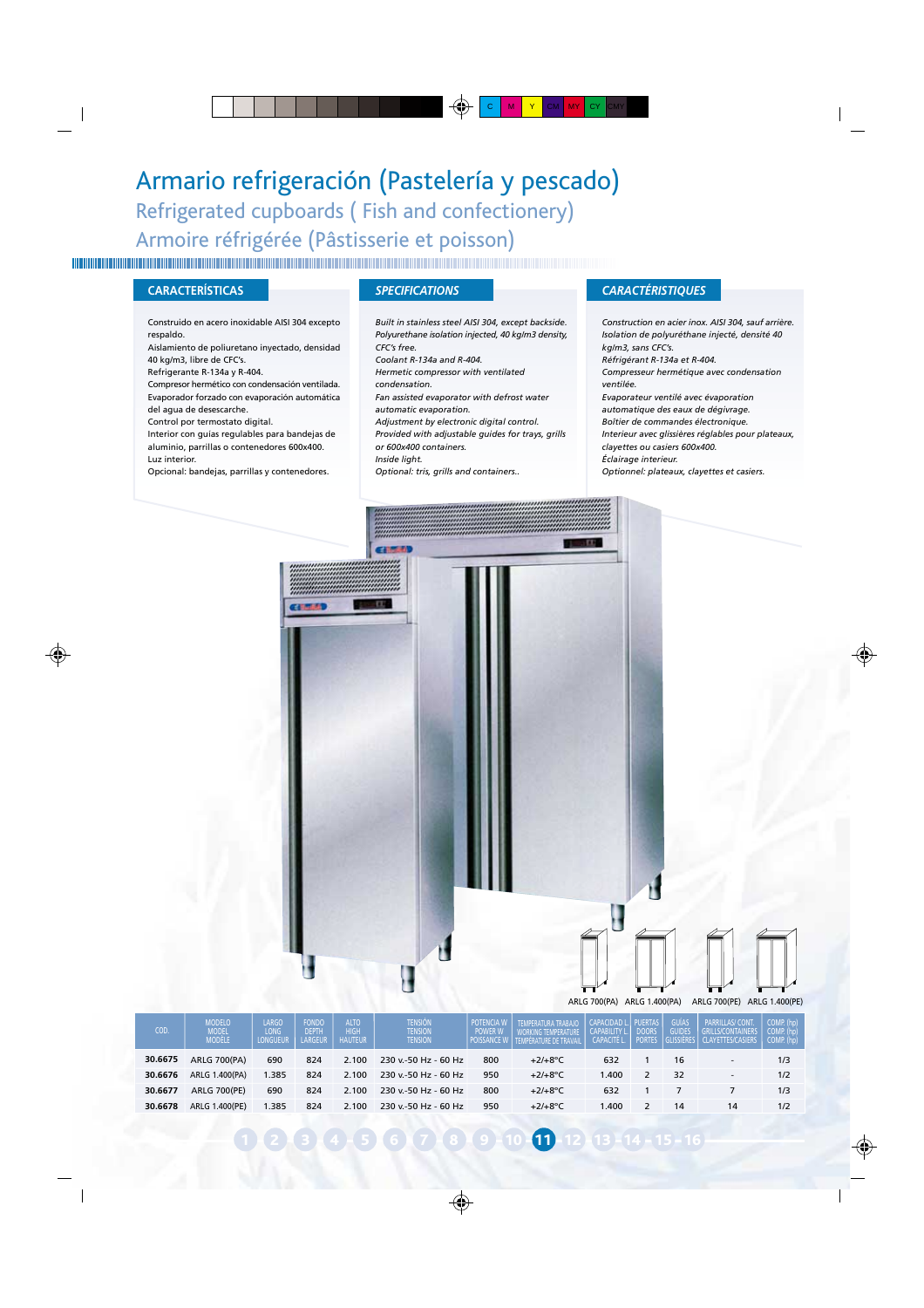## Armario congelación y mixtos Freezing and mixed cupboards Armoire congélation et mixte

### **CARACTERÍSTICAS** *SPECIFICATIONS CARACTÉRISTIQUES*

Construido en acero inoxidable AISI 304 excepto respaldo. Aislamiento de poliuretano inyectado, densidad 40 kg/m3, libre de CFC's. Refrigerante R-134a. Compresor hermético con condensación ventilada. Evaporador forzado con evaporación automática del agua de desescarche. Control por termostato digital. Estantes interiores de acero plastificado, con soportes de sujeción G/N 2/1 regulables en altura. Luz interior. Parrillas incluidas.

*Built in stainless steel AISI 304, except backside. Polyurethane isolation injected, 40 kg/m3 density, CFC's free. Coolant R-134a. Hermetic compressor with ventilated condensation. Fan assisted evaporator with defrost water automatic evaporation. Adjustment by electronic digital control. Shelves in laminated steel G/N 2/1 height adjustable. Inside light. Grills included.*

*Construction en acier inox. AISI 304, sauf arrière. Isolation de polyuréthane injecté, densité 40 kg/m3, sans CFC's. Réfrigérant R-134a. Compresseur hermétique avec condensation ventilée. Evaporateur ventilé avec évaporation automatique des eaux de dégivrage. Boîtier de commandes électronique. Étagères intérieures en acier plastifié G/N 2/1 réglables à différent hauteur. Éclairage interieur. Clayettes comprises.*



| COD.    | <b>MODELO</b><br><b>MODEL</b><br><b>MODELE</b> | <b>LARGO</b><br><b>LONG</b><br><b>LONGUEUR</b> | <b>FONDO</b><br><b>DEPTH</b><br>LARGEUR | <b>ALTO</b><br><b>HIGH</b><br><b>HAUTEUR</b> | <b>TENSIÓN</b><br><b>TENSION</b><br><b>TENSION</b>   | <b>POTENCIA W</b><br><b>POWER W</b><br><b>POISSANCE W</b> | TEMPERATURA TRABAJO               | CAPACIDAD L. PUERTAS<br><b>CAPABILITY L.</b><br><b>CAPACITÉ L.</b> | <b>DOORS</b><br><b>PORTES</b> | <b>GUÍAS</b><br><b>GUIDES</b><br>GLISSIERES | <b>PARRILLAS/CONT.</b><br><b>GRILLS/CONTAINERS</b><br><b>CLAYETTES/CASIERS</b> | COMP. (hp)<br>COMP. (hp)<br>COMP. (hp) |
|---------|------------------------------------------------|------------------------------------------------|-----------------------------------------|----------------------------------------------|------------------------------------------------------|-----------------------------------------------------------|-----------------------------------|--------------------------------------------------------------------|-------------------------------|---------------------------------------------|--------------------------------------------------------------------------------|----------------------------------------|
| 30.6700 | <b>ARLG 700 C</b>                              | 690                                            | 824                                     |                                              | $2.100$ $230$ v.-50 Hz - 60 Hz                       | 1000                                                      | $-18^{\circ}/-22^{\circ}$ C a 32° | 632                                                                |                               |                                             |                                                                                | 5/8                                    |
| 30.6701 | ARLG 1.400 C                                   | 1.385                                          | 824                                     |                                              | 2.100 230 v.-50 Hz - 60 Hz                           | 1400                                                      | $-18^{\circ}/-22^{\circ}$ C a 32° | 1.400                                                              |                               |                                             |                                                                                | 1 1/4                                  |
| 30.6702 | ARLG 1.400 M                                   | 1.385                                          | 824                                     |                                              | 2.100 230 v.-50 Hz - 60 Hz 670/1000 -18°/-22°C a 32° |                                                           |                                   | 670/670                                                            |                               |                                             |                                                                                | $1/3 - 5/8$                            |

6 7 8 9 10 11 **12** 13 14 15 16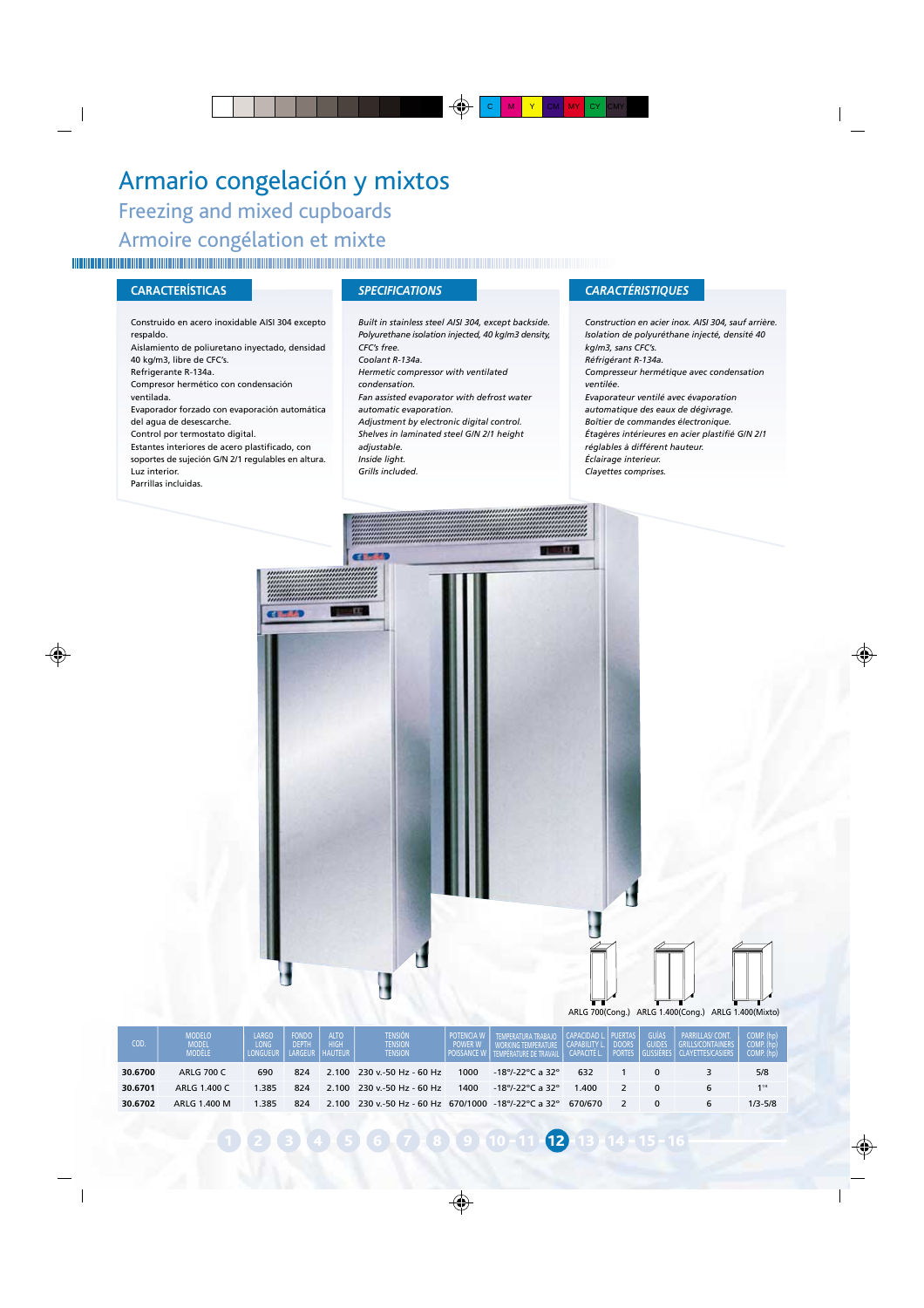## Muebles cafeteros Coffee pot table Muebles cafetiéres

### **CARACTERÍSTICAS** *SPECIFICATIONS CARACTÉRISTIQUES*

Construido en acero inoxidable AISI 304. Peto posterior de 100 mm con canto sanitario. Frente de encimera en punto redondo. Patas inoxidables regulables en altura. Cajones con guías.

Tolva para posos con golpeador desmontable. Pasacables inoxidable.

Built in stainless steel AISI 304. 100 mm rounded wall protection. Working top front whit round finish. Stainless legs with adjustable height. Drawers with guides. Hopper for coffee sediments with detachable bar.

Stainless steel protecting ring for cables.

Construction en acier inox. AISI 304. Dosseret à gorge de 100 mm. Dessus chant avant arrondis. Pieds inoxydables réglables en hauteur. Tiroirs avec des glissières. Trémie à café avec la barre amovible. Protecteur inoxydable pour les câbles.







MCL 1000 MCL 1500 MCL 2000 1000 1500 2000 600 600 600 1050/1150 1050/1150 1050/1150 2 2  $\overline{2}$ 1 2  $\overline{2}$ 1 1 1 1 1 1 **30.6680 30.6681 30.6682** MODEL MODÈELE COD. LARGO LONGUEUR HIGH HAUTEUR DEPTH LARGEUR SHELF ÉTAGE PAN CAISSE TOLVA HOPPER TRÉMIE

 $10 - 11 - 12$   $13 - 14 - 15 - 16$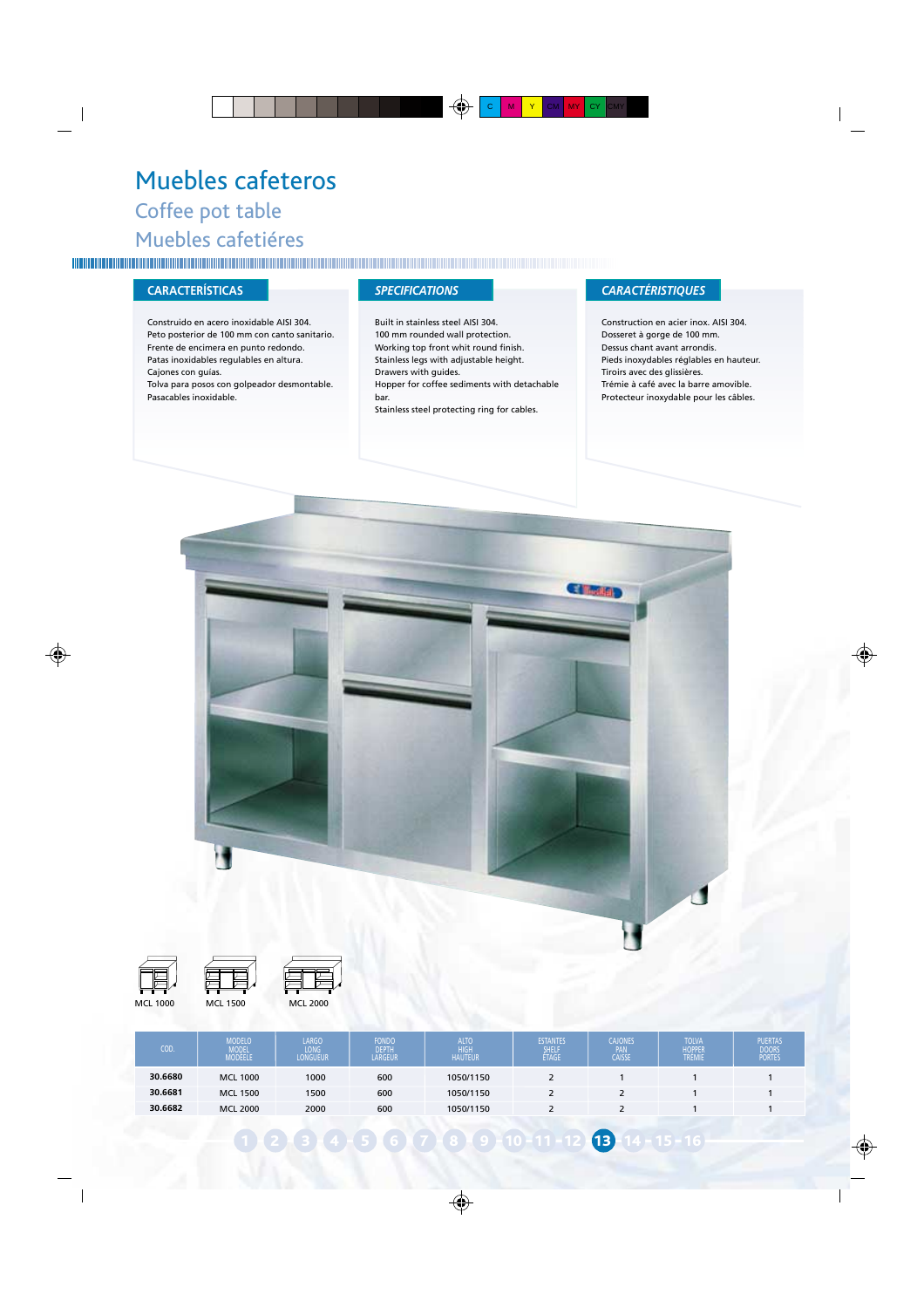## Muebles estantería Shelf unit Muebles étagére

Construido en acero inoxidable AISI 304. Peto posterior de 100 mm con canto sanitario. Frente de encimera en punto redondo. Patas inoxidables regulables en altura.

Built in stainless steel AISI 304. 100 mm rounded wall protection. Working top front wiht round finish. Stainless legs with adjustable height.

### **CARACTERÍSTICAS** *SPECIFICATIONS CARACTÉRISTIQUES*

Construction en acier inox. AISI 304. Dosseret à gorge de 100 mm. Dessus chant avant arrondis. Pieds inoxydables réglables en hauteur.



| COD.    | <b>MODELO</b><br><b>MODEL</b><br><b>MODÈELE</b> | <b>LARGO</b><br>LONG<br><b>LONGUEUR</b> | <b>FONDO</b><br><b>DEPTH</b><br><b>LARGEUR</b> | <b>ALTO</b><br><b>HIGH</b><br><b>HAUTEUR</b> | <b>ESTANTES</b><br>SHELF<br>ÉTAGE |
|---------|-------------------------------------------------|-----------------------------------------|------------------------------------------------|----------------------------------------------|-----------------------------------|
| 30.6690 | MEL 1003                                        | 1000                                    | 300                                            | 1050/1150                                    | h                                 |
| 30.6691 | MEL 1503                                        | 1500                                    | 300                                            | 1050/1150                                    | $\overline{\mathbf{z}}$           |
| 30.6692 | MEL 2003                                        | 2000                                    | 300                                            | 1050/1150                                    | $\overline{\phantom{a}}$          |
| 30.6693 | MEL 1006                                        | 1000                                    | 600                                            | 1050/1150                                    | $\overline{\mathbf{z}}$           |
| 30.6694 | MEL 1506                                        | 1500                                    | 600                                            | 1050/1150                                    | $\overline{\mathbf{z}}$           |
| 30.6695 | <b>MEL 2006</b>                                 | 2000                                    | 600                                            | 1050/1150                                    | ٠                                 |

2 3 4 5 6 7 8 9 10 11 12 13 14 15 16